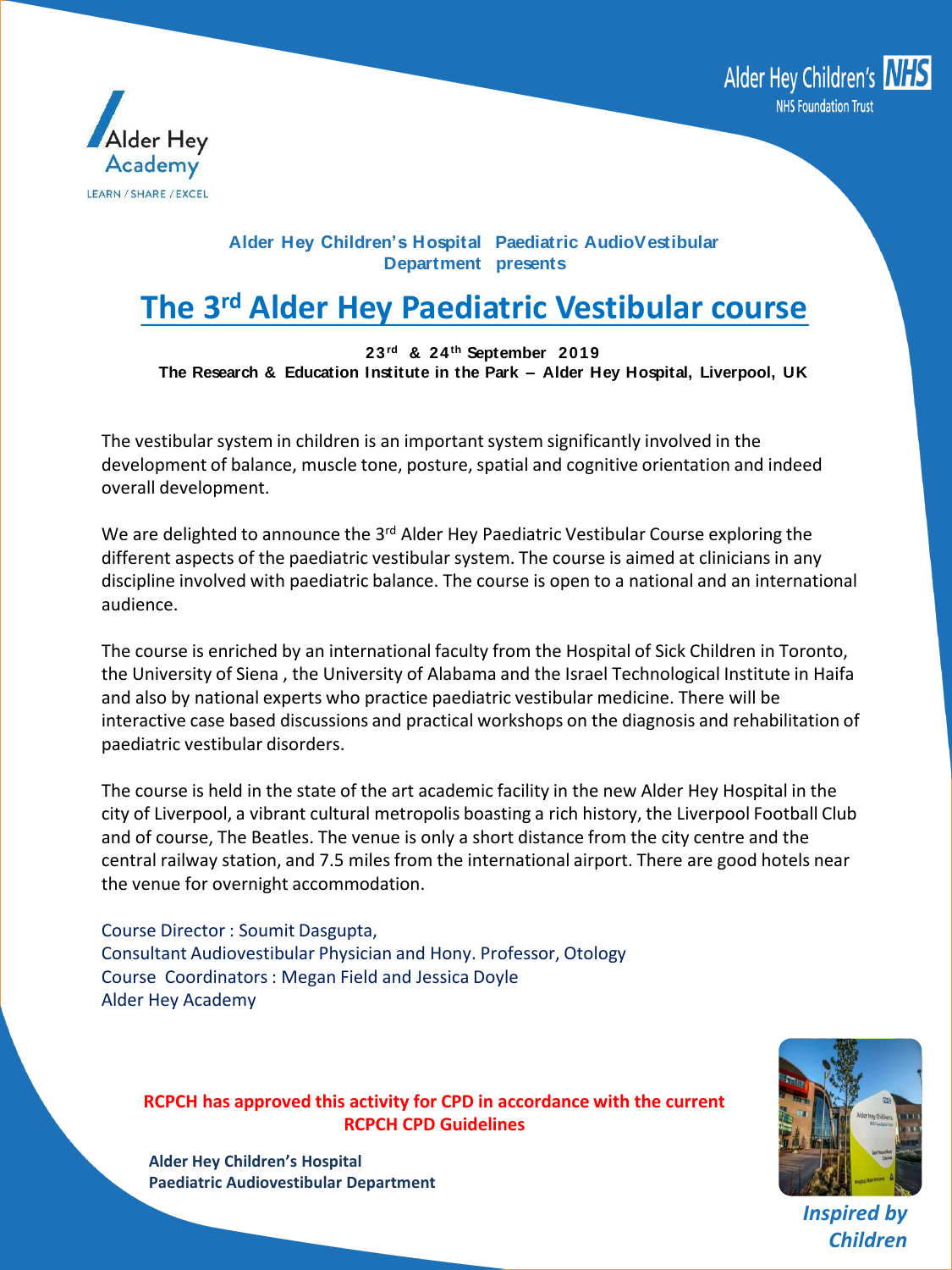



#### *Course Outline*

- History of vestibular medicine
- Vestibular anatomy and physiology and the neurology interface
- Paediatric vestibular history and assessment
- Use of latest cutting edge tools to diagnose the vestibular system in children
- Paediatric vestibular radiology and surgery
- Paediatric vestibular pathology and management
- Paediatric vestibular rehabilitation
- Paediatric vestibular service in a large tertiary centre
- Practical workshops and interactive real case discussions

#### **Fees:**

| Non training grade medical professionals: £350   |       |  |
|--------------------------------------------------|-------|--|
| <b>Medical trainees:</b>                         | f 275 |  |
| Non medical allied health specialists :          | £ 300 |  |
| Non medical trainees :                           | £ 250 |  |
| Day delegate:                                    | £195  |  |
| Includes lunch on both days and course materials |       |  |

#### **Accommodation : To be booked directly**

Malmaison Hotel - https://www.malmaison.com/locations/liverpool/ Hope Street Hotel - http://www.hopestreethotel.co.uk/ Liner Hotel - http://www.theliner.co.uk/ Hilton Liverpool - http://www3.hilton.com/en/hotels/united-kingdom Liverpool West Derby Premier Inn - https://www.premierinn.com

*Inspired by Children*

**Alder Hey Children's Hospital Paediatric Audiovestibular Department**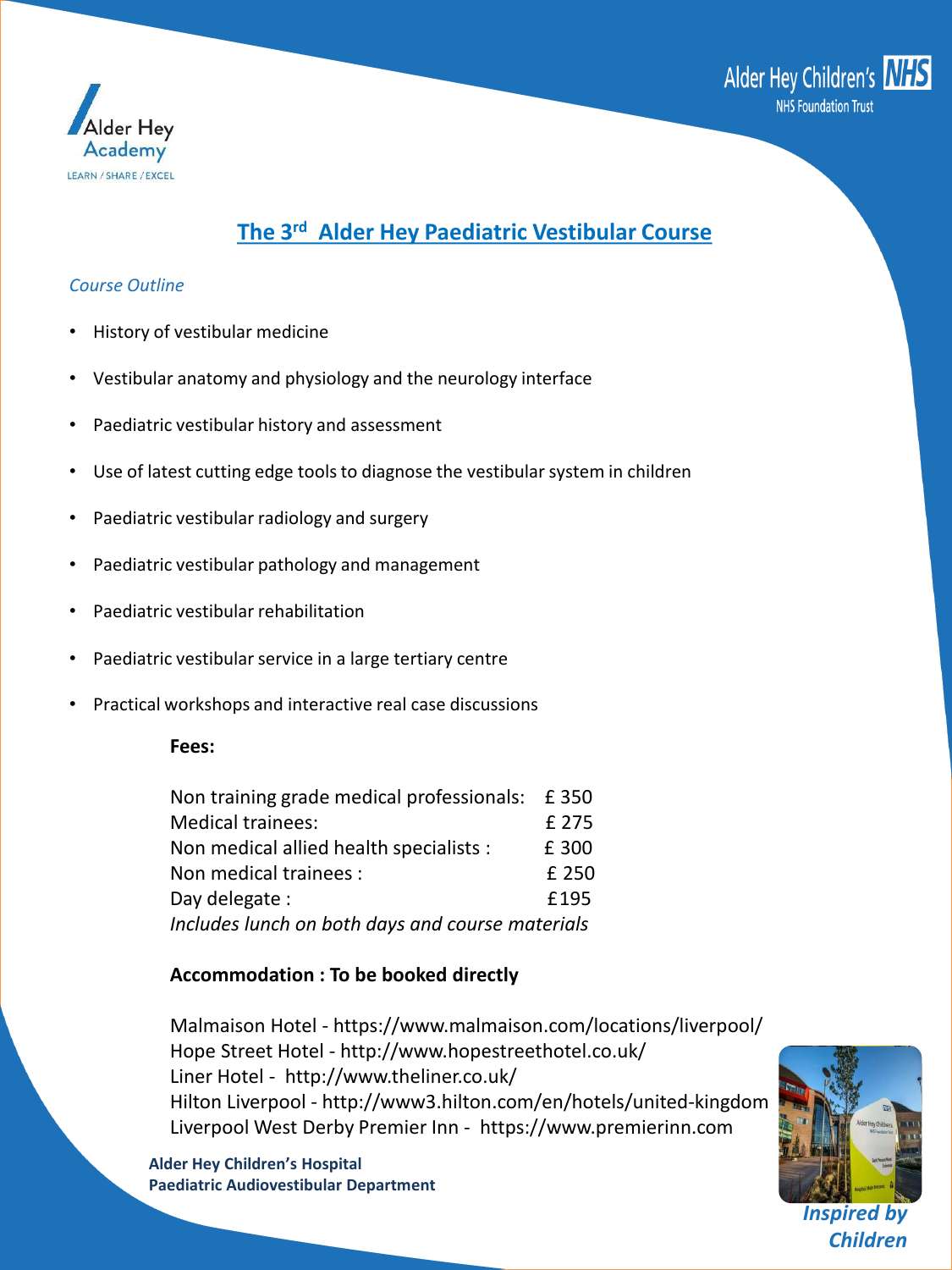



### **The 3 rd Alder Hey Paediatric Vestibular Course**

#### **Day 1 - 23.09.2019 Physiology, assessment and diagnostics**

| $08.15 - 08.45$ | Registration - Tea /coffee                                                         |                                                                                                                                                                                                                                           |
|-----------------|------------------------------------------------------------------------------------|-------------------------------------------------------------------------------------------------------------------------------------------------------------------------------------------------------------------------------------------|
| $08.45 - 09.00$ | Inauguration                                                                       | Louise Shepherd, CBE, Chief Executive, Alder Hey, Liverpool                                                                                                                                                                               |
|                 |                                                                                    | Mr Ravi Sharma, Clinical Director, ENT and Audiology, Alder Hey, Liverpool                                                                                                                                                                |
| $09.00 - 09.30$ | History of vestibular medicine<br>Development of the vestibular<br>system          | Dr S Dasgupta, Alder Hey, Liverpool                                                                                                                                                                                                       |
| $09.30 - 10.00$ | Anatomy & Physiology of the<br>vestibular system                                   | Dr A Shupak, Israel technological Institute, Haifa                                                                                                                                                                                        |
| $10.00 - 10.30$ | <b>History and clinical</b><br>examination of the vestibular<br>system in children | Dr S Cushing, Hospital for Sick Children, Toronto                                                                                                                                                                                         |
| 10.30 - 10.45   | Tea /coffee                                                                        |                                                                                                                                                                                                                                           |
| $10.45 - 11.15$ | Latest diagnostic tools for<br>paediatric vestibular<br>assessment                 | Dr S Dasgupta, Alder Hey, Liverpool<br>Dr M Mandala, University of Siena                                                                                                                                                                  |
| $11.15 - 12.00$ | Radiology of the vestibular<br>system                                              | Dr S Avula, Alder Hey, Liverpool                                                                                                                                                                                                          |
| $12.00 - 13.00$ | Lunch                                                                              |                                                                                                                                                                                                                                           |
| 13.00 - 13.45   | <b>The Neurology and</b><br>Neurotology Interface in<br>children                   | Dr A Curran, Alder Hey, Liverpool                                                                                                                                                                                                         |
| 13.45 - 14.45   | <b>Practical workshops</b>                                                         | Clinical assessment - Dr S Cushing, Toronto<br>Laboratory tests - Dr M Mandala, Siena and sponsor companies<br>Central eye movements - Dr S Dasgupta, Liverpool<br>Paediatric vestibular physiotherapy - Dr J Christy, Birmingham/Alabama |
| 14.45 - 15.00   | Tea / coffee                                                                       |                                                                                                                                                                                                                                           |
| $1500 - 17.30$  | <b>Practical workshops</b>                                                         | As above                                                                                                                                                                                                                                  |

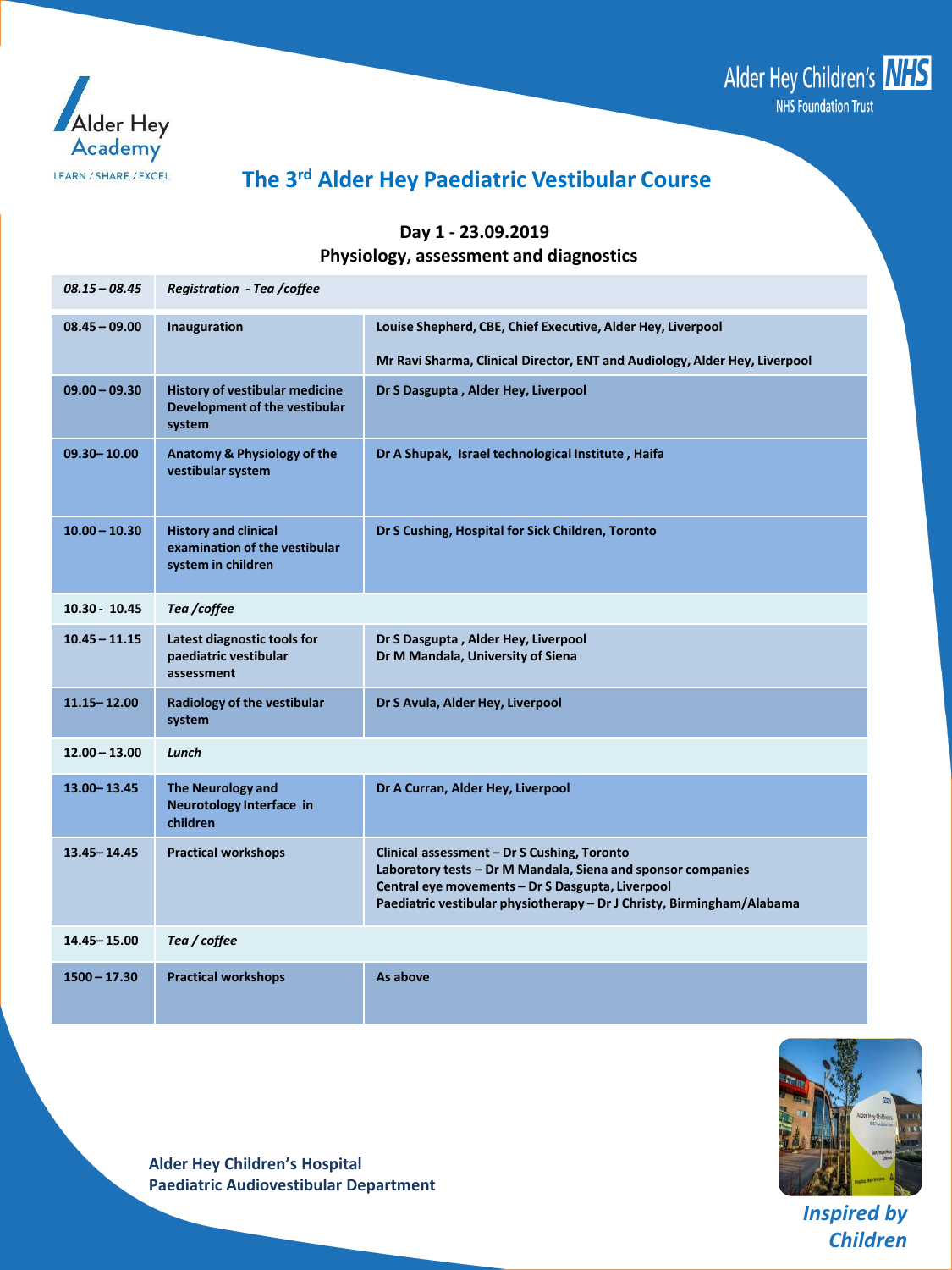



### **Day 2 - 24.09.2019 Pathology, management ,rehabilitation and logisitics**

| $08.30 - 09.00$ | Tea / coffee break                                                |                                                                                                                             |  |
|-----------------|-------------------------------------------------------------------|-----------------------------------------------------------------------------------------------------------------------------|--|
| $09.00 - 09.30$ | Pathology of vestibular<br>disorders in children                  | Dr S Ratnayake, Alder Hey, Liverpool                                                                                        |  |
| $09.30 - 10.00$ | <b>Management of</b><br>vestibular disorders in<br>children       | Dr W Pagarkar, University College, London                                                                                   |  |
| $10.00 - 11.00$ | Vestibular rehabilitation<br>in children                          | Dr J Christy, University of Alabama at Birmingham                                                                           |  |
| 11.00 11:215    | Tea / coffee break                                                |                                                                                                                             |  |
| $11.15 - 11.45$ | <b>Surgery of the vestibular</b><br>system in children            | Dr M Mandala, University of Siena                                                                                           |  |
| $11.45 - 12.15$ | <b>Vestibular function and</b><br>cochlear implantation           | Dr S Cushing, Toronto Sick Children,                                                                                        |  |
| $12.15 - 13.15$ | Lunch                                                             |                                                                                                                             |  |
| $13.15 - 14.15$ | <b>Paediatric vestibular</b><br>disorders in a tertiary<br>centre | Dr Avi Shupak, Israel Institute of Technology, Haifa                                                                        |  |
| $14.30 - 15.30$ | Dizziness in children-<br>multi disciplinary panel<br>discussion  | Dr L McCann, Dr R Kumar, Mr R Sharma, Dr M Didi, Dr F Ryan, Dr Z Bassy, Dr B Pizer, Dr<br>S Dasgupta - Alder Hey, Liverpool |  |
| $15.30 - 15.45$ | Tea/coffee break                                                  |                                                                                                                             |  |
| 15.45 - 17.00   | Interactive case<br>discussions                                   | Dr S Dasgupta, Alder Hey, Liverpool, Dr S Ratnayake, Alder Hey, Liverpool, Dr R<br>Crunkhorn, Alder Hey, Liverpool          |  |

**Alder Hey Children's Hospital Paediatric Audiovestibular Department**

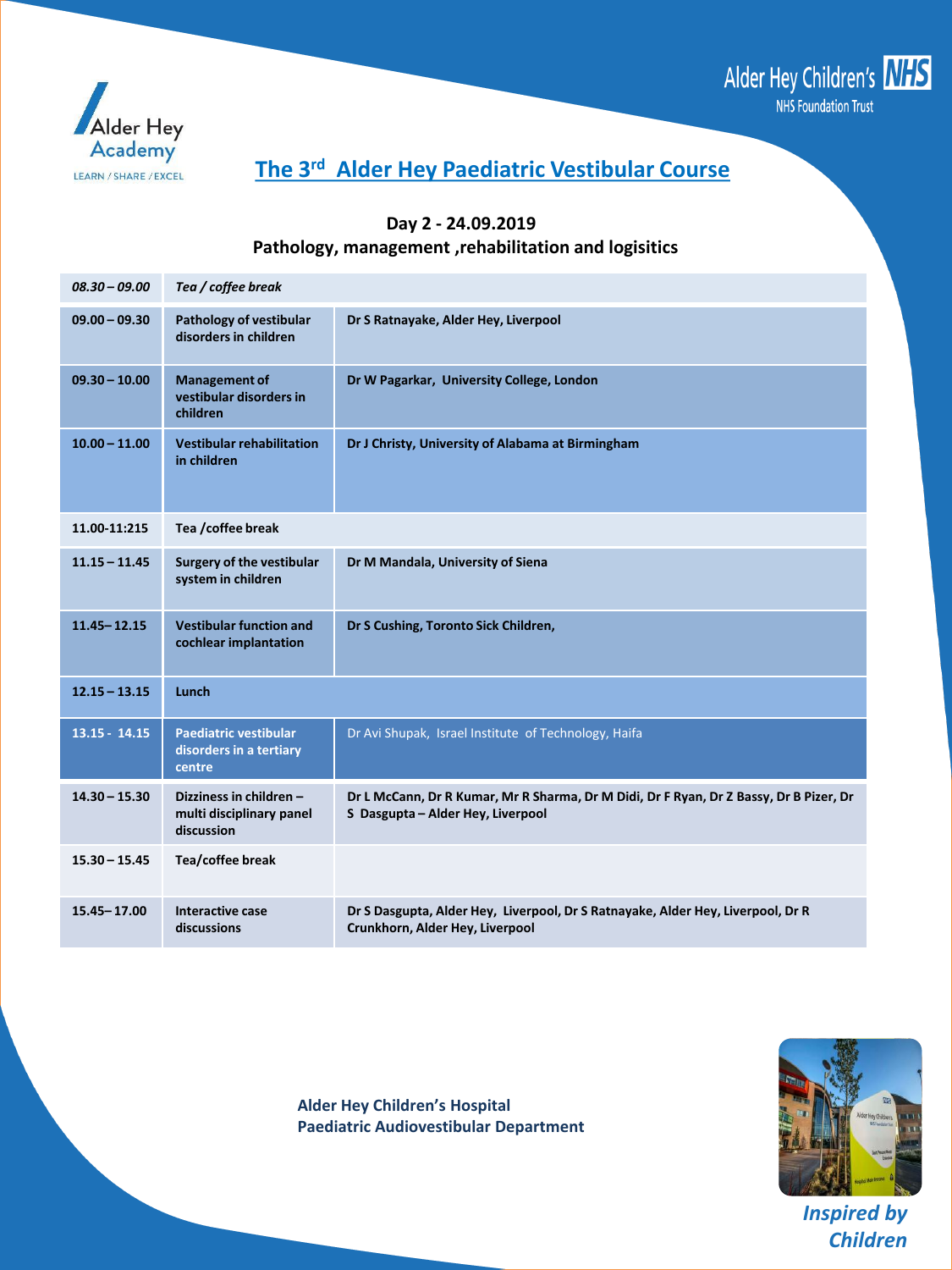

### **Faculty**

- Dr Sharon Cushing, Consultant Otoneurologist /Professor in Otoneurology, Hospital for Sick Children, Toronto, Canada
- Dr Marco Mandala, Consultant Otoneurologist /Professor in Otology, University of Siena, Italy
- Dr Jennifer Christy, Consultant Paediatric Vestibular Physiotherapist /Professor in Rehabilitation, University of Alabama, Birmingham, USA
- Dr Avi Shupak, Consultant Neurotologist/Professor in Otoneurology, Israel Institute of Technology, Haifa, Israel
- Dr Soumit Dasgupta, Consultant Neurotologist/Hony. Professor, Alder Hey Hospital, Liverpool, UK/Otology, University of Siena, Italy
- Dr Waheeda Pagarkar, Consultant Audiovestibular Physician, University College, London
- Dr Sudhira Ratnayake, Consultant Audiovestibular Physician, Alder Hey Hospital, Liverpool, UK
- Dr Andrew Curran, Consultant Neurologist, Alder Hey Hospital, Liverpool, UK
- Dr S Avula, Consultant Radiologist, Alder Hey Hospital, Liverpool, UK
- Dr Lisa McCann, Consultant Rheumatologist, Alder Hey Hospital, Liverpool, UK
- Mr Ravi Sharma, Consultant Otorhinolaryngologist, Alder Hey Hospital, Liverpool, UK
- Dr Ram Kumar, Consultant Neurologist, Alder Hey Hospital, Liverpool, UK
- Dr Mohammed Didi, Consultant Endocrinologist, Alder Hey Hospital, Liverpool, UK
- Dr Zaby Bassy, Consultant Paediatrician in Neurodisability, Alder Hey Hospital, Liverpool, UK
- Dr Barry Pizer, Consultant Oncologist/Professor in Oncology, Alder Hey Hospital, Liverpool, UK
- Dr Fiona Ryan, Consultant Paediatrician, Alder Hey Hospital, Liverpool, UK